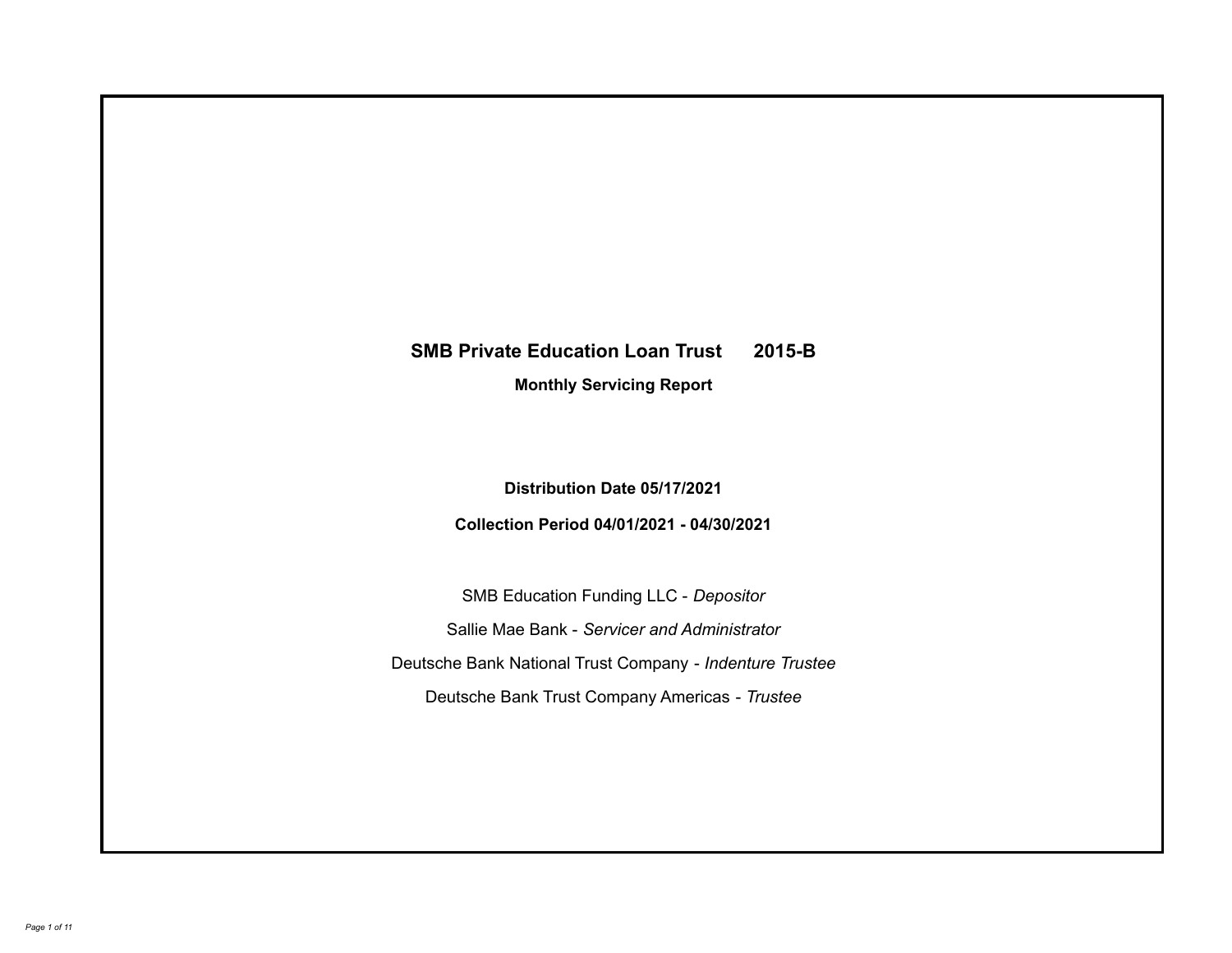| <b>Student Loan Portfolio Characteristics</b>                  | <b>Settlement Date</b><br>07/30/2015 | 03/31/2021                       | 04/30/2021                       |
|----------------------------------------------------------------|--------------------------------------|----------------------------------|----------------------------------|
| <b>Principal Balance</b><br>Interest to be Capitalized Balance | \$700,964,388.29<br>42,430,107.89    | \$274,282,710.53<br>8,738,307.62 | \$269,074,302.81<br>8,787,115.81 |
| Pool Balance                                                   | \$743,394,496.18                     | \$283,021,018.15                 | \$277,861,418.62                 |
| Weighted Average Coupon (WAC)                                  | 8.13%                                | 7.72%                            | 7.74%                            |
| Weighted Average Remaining Term                                | 128.84                               | 124.99                           | 124.87                           |
| Number of Loans                                                | 63,899                               | 25,312                           | 24,845                           |
| Number of Borrowers                                            | 43,918                               | 17,560                           | 17,231                           |
| Pool Factor                                                    |                                      | 0.380714438                      | 0.373773844                      |
| Since Issued Total Constant Prepayment Rate (1)                |                                      | 8.62%                            | 8.58%                            |

| <b>Debt Securities</b> | Cusip/Isin | 04/15/2021      | 05/17/2021      |
|------------------------|------------|-----------------|-----------------|
| A <sub>2</sub> A       | 78448QAB4  | \$36,163,208.65 | \$33,657,098.64 |
| A2B                    | 78448QAC2  | \$16,951,504.05 | \$15,776,764.98 |
| A3                     | 78448QAD0  | \$75,000,000.00 | \$75,000,000.00 |
|                        | 78448QAE8  | \$70,000,000.00 | \$70,000,000.00 |
|                        | 78448QAF5  | \$50,000,000.00 | \$50,000,000.00 |
|                        |            |                 |                 |

| ⌒<br>ັ | <b>Certificates</b> | Cusip/Isin | 04/15/2021   | 05/17/2021   |
|--------|---------------------|------------|--------------|--------------|
|        | Residual            | 78448Q108  | \$100,000.00 | \$100,000.00 |

| <b>Account Balances</b>  | 04/15/2021     | 05/17/2021     |
|--------------------------|----------------|----------------|
| Reserve Account Balance  | \$1,896,081.00 | \$1,896,081.00 |
|                          |                |                |
| <b>Asset / Liability</b> | 04/15/2021     | 05/17/2021     |

| ASSET / LIADIIITY                      |                 | VY 1774            |
|----------------------------------------|-----------------|--------------------|
| Overcollateralization Percentage       | 12.33%          | 12.03%             |
| Specified Overcollateralization Amount | \$84,906,305.45 | \$83,427,555.00    |
| Actual Overcollateralization Amount    | \$34,906,305.45 | \$33,427,555.00    |
|                                        |                 | <b>947 BIZUZ L</b> |

(1) Since Issued Total CPR calculations found in monthly servicing reports issued on or prior to September 15, 2015 originally included loans that were removed from the pool by the sponsor because they became ineligible for the pool between the cut-off date and settlement date. On October 5, 2015, Since Issued Total CPR calculations were revised to exclude these loans and all prior monthly servicing reports were restated. For additional information, see 'Since Issued CPR Methodology' found on page 11 of this report.

A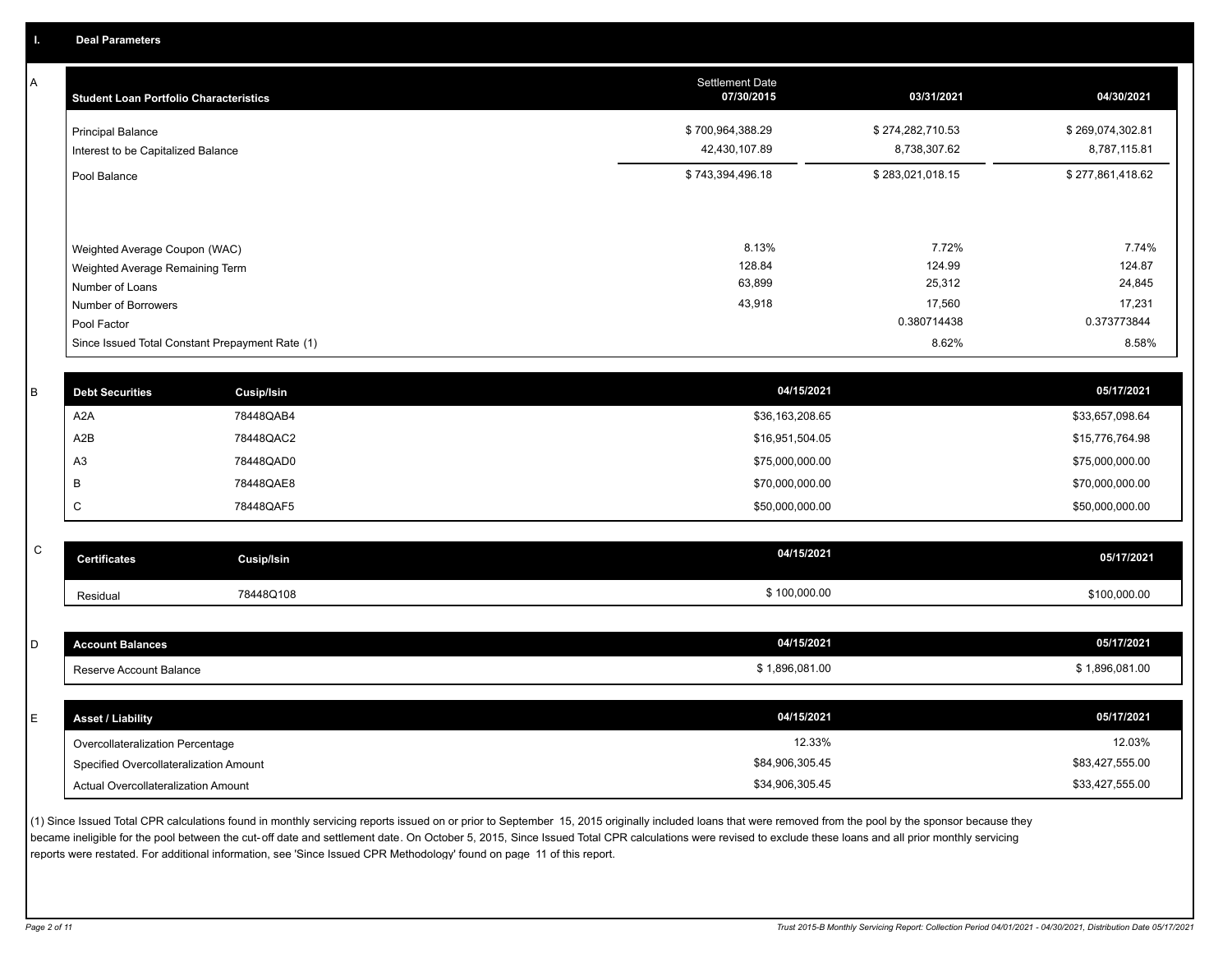| Α | <b>Student Loan Principal Receipts</b>                           |                |
|---|------------------------------------------------------------------|----------------|
|   | <b>Borrower Principal</b>                                        | 4,888,571.74   |
|   | <b>Consolidation Activity Principal</b>                          | 0.00           |
|   | Seller Principal Reimbursement                                   | 0.00           |
|   | Servicer Principal Reimbursement                                 | 0.00           |
|   | Delinquent Principal Purchases by Servicer                       | 0.00           |
|   | <b>Other Principal Deposits</b>                                  | 53,448.24      |
|   | <b>Total Principal Receipts</b>                                  | \$4,942,019.98 |
| B | <b>Student Loan Interest Receipts</b>                            |                |
|   | <b>Borrower Interest</b>                                         | 1,419,025.93   |
|   | <b>Consolidation Activity Interest</b>                           | 0.00           |
|   | Seller Interest Reimbursement                                    | 0.00           |
|   | Servicer Interest Reimbursement                                  | 0.00           |
|   | Delinquent Interest Purchases by Servicer                        | 0.00           |
|   | Other Interest Deposits                                          | 251.93         |
|   | <b>Total Interest Receipts</b>                                   | \$1,419,277.86 |
| C | <b>Recoveries on Realized Losses</b>                             | \$77,558.96    |
| D | <b>Investment Income</b>                                         | \$194.21       |
| E | <b>Funds Borrowed from Next Collection Period</b>                | \$0.00         |
| F | <b>Funds Repaid from Prior Collection Period</b>                 | \$0.00         |
| G | Loan Sale or Purchase Proceeds                                   | \$0.00         |
| н | Initial Deposits to Distribution Account                         | \$0.00         |
|   | <b>Excess Transferred from Other Accounts</b>                    | \$0.00         |
| J | <b>Borrower Benefit Reimbursements</b>                           | \$0.00         |
| Κ | <b>Other Deposits</b>                                            | \$0.00         |
| L | <b>Other Fees Collected</b>                                      | \$0.00         |
| M | <b>AVAILABLE FUNDS</b>                                           | \$6,439,051.01 |
| N | Non-Cash Principal Activity During Collection Period             | \$(266,387.74) |
| O | Aggregate Purchased Amounts by the Depositor, Servicer or Seller | \$53,700.17    |
| P | Aggregate Loan Substitutions                                     | \$0.00         |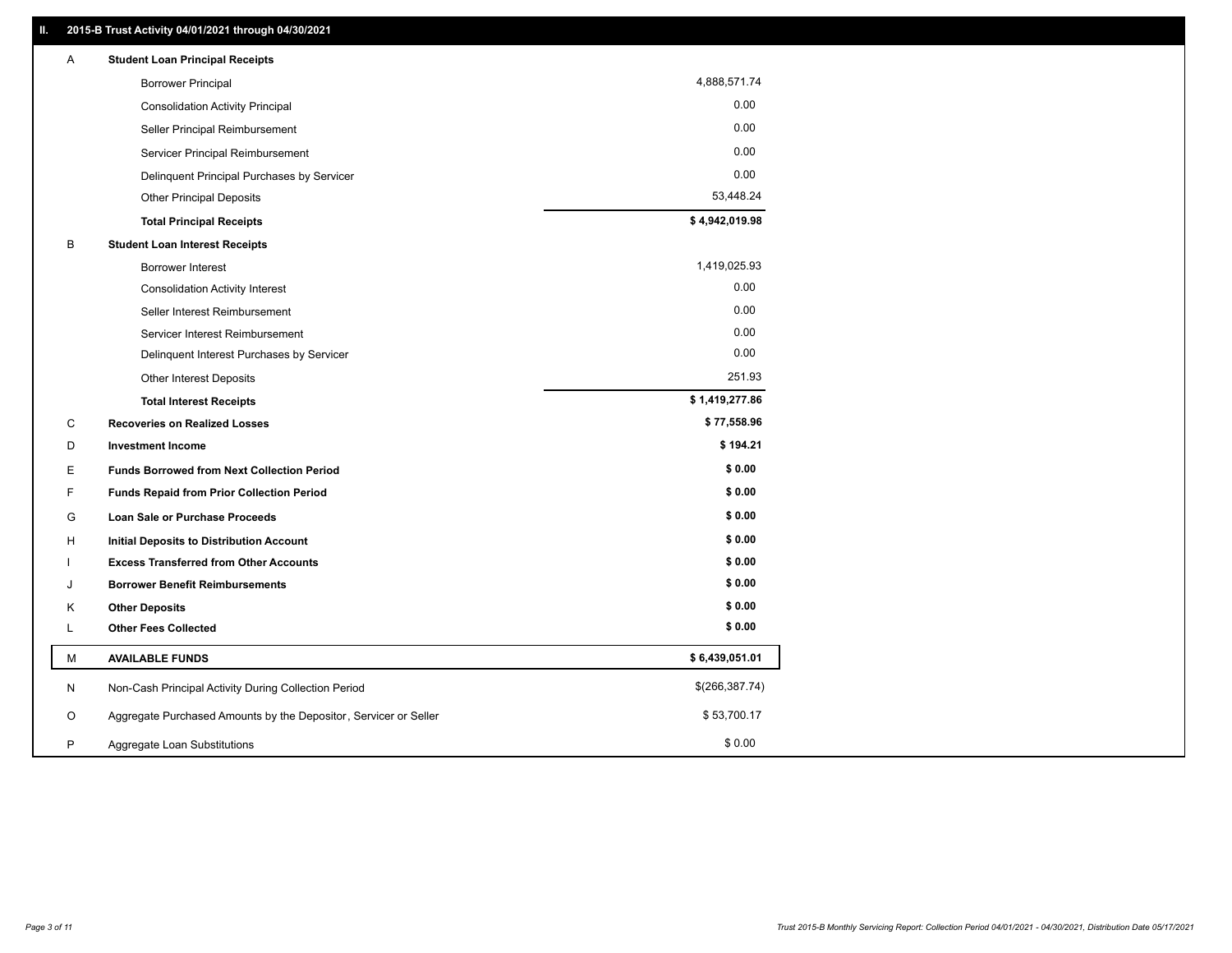|                   |                       |                          |         |                                                           | <b>Loans by Repayment Status</b> |                            |                          |         |                                                                  |                |                            |
|-------------------|-----------------------|--------------------------|---------|-----------------------------------------------------------|----------------------------------|----------------------------|--------------------------|---------|------------------------------------------------------------------|----------------|----------------------------|
|                   |                       |                          |         | 04/30/2021                                                |                                  |                            |                          |         | 03/31/2021                                                       |                |                            |
|                   |                       | <b>Wtd Avg</b><br>Coupon | # Loans | Principal and<br><b>Interest Accrued</b><br>to Capitalize | % of Principal                   | % of Loans in<br>Repay (1) | <b>Wtd Avg</b><br>Coupon | # Loans | <b>Principal and</b><br><b>Interest Accrued</b><br>to Capitalize | % of Principal | % of Loans in<br>Repay (1) |
| INTERIM:          | IN SCHOOL             | 9.10%                    | 414     | \$7,058,665.45                                            | 2.540%                           | $-$ %                      | 9.08%                    | 425     | \$7,241,387.05                                                   | 2.559%         | $-$ %                      |
|                   | GRACE                 | 8.57%                    | 88      | \$1,476,155.14                                            | 0.531%                           | $-$ %                      | 8.57%                    | 88      | \$1,435,752.73                                                   | 0.507%         | $-$ %                      |
|                   | <b>DEFERMENT</b>      | 8.66%                    | 1,858   | \$27,097,542.75                                           | 9.752%                           | $-$ %                      | 8.67%                    | 1,869   | \$27,373,835.89                                                  | 9.672%         | $-$ %                      |
| <b>REPAYMENT:</b> | <b>CURRENT</b>        | 7.58%                    | 21,418  | \$225,227,821.39                                          | 81.058%                          | 92.981%                    | 7.55%                    | 21,745  | \$228,426,037.80                                                 | 80.710%        | 92.491%                    |
|                   | 31-60 DAYS DELINQUENT | 7.67%                    | 224     | \$3,548,342.40                                            | 1.277%                           | 1.465%                     | 7.78%                    | 277     | \$4,644,843.97                                                   | 1.641%         | 1.881%                     |
|                   | 61-90 DAYS DELINQUENT | 7.49%                    | 115     | \$2,233,706.87                                            | 0.804%                           | 0.922%                     | 7.59%                    | 139     | \$2,366,776.74                                                   | 0.836%         | 0.958%                     |
|                   | > 90 DAYS DELINQUENT  | 8.53%                    | 116     | \$2,297,413.18                                            | 0.827%                           | 0.948%                     | 8.58%                    | 121     | \$2,356,467.81                                                   | 0.833%         | 0.954%                     |
|                   | FORBEARANCE           | 7.76%                    | 612     | \$8,921,771.44                                            | 3.211%                           | 3.683%                     | 7.71%                    | 648     | \$9,175,916.16                                                   | 3.242%         | 3.715%                     |
| <b>TOTAL</b>      |                       |                          | 24,845  | \$277,861,418.62                                          | 100.00%                          | 100.00%                    |                          | 25,312  | \$283,021,018.15                                                 | 100.00%        | 100.00%                    |

Percentages may not total 100% due to rounding \*

1 Loans classified in "Repayment" include any loan for which interim interest only, \$25 fixed payments or full principal and interest payments are due.

|                |                                                                                                                              |                          |         |                                                                  | <b>Loans by Borrower Status</b> |                                |                          |         |                                                           |                |                                |
|----------------|------------------------------------------------------------------------------------------------------------------------------|--------------------------|---------|------------------------------------------------------------------|---------------------------------|--------------------------------|--------------------------|---------|-----------------------------------------------------------|----------------|--------------------------------|
|                |                                                                                                                              |                          |         | 04/30/2021                                                       |                                 |                                |                          |         | 03/31/2021                                                |                |                                |
|                |                                                                                                                              | <b>Wtd Avg</b><br>Coupon | # Loans | <b>Principal and</b><br><b>Interest Accrued</b><br>to Capitalize | % of Principal                  | % of Loans in<br>P&I Repay (2) | <b>Wtd Avg</b><br>Coupon | # Loans | Principal and<br><b>Interest Accrued</b><br>to Capitalize | % of Principal | % of Loans in<br>P&I Repay (2) |
| INTERIM:       | IN SCHOOL                                                                                                                    | 8.73%                    | 726     | \$11,952,068.85                                                  | 4.301%                          | $-$ %                          | 8.73%                    | 750     | \$12,294,750.88                                           | 4.344%         | $-$ %                          |
|                | GRACE                                                                                                                        | 8.62%                    | 169     | \$2,818,866.45                                                   | 1.014%                          | $-$ %                          | 8.56%                    | 161     | \$2,678,881.45                                            | 0.947%         | $-$ %                          |
|                | <b>DEFERMENT</b>                                                                                                             | 8.29%                    | 3,243   | \$44,263,101.75                                                  | 15.930%                         | $-$ %                          | 8.32%                    | 3,270   | \$44,730,709.14                                           | 15.805%        | $-$ %                          |
| P&I REPAYMENT: | <b>CURRENT</b>                                                                                                               | 7.55%                    | 19,651  | \$201,970,531.22                                                 | 72.688%                         | 92.297%                        | 7.51%                    | 19,966  | \$205,033,389.54                                          | 72.445%        | 91.813%                        |
|                | 31-60 DAYS DELINQUENT                                                                                                        | 7.69%                    | 218     | \$3,442,375.42                                                   | 1.239%                          | 1.573%                         | 7.83%                    | 261     | \$4,427,661.35                                            | 1.564%         | 1.983%                         |
|                | 61-90 DAYS DELINQUENT                                                                                                        | 7.48%                    | 113     | \$2,225,103.25                                                   | 0.801%                          | 1.017%                         | 7.58%                    | 135     | \$2,323,241.82                                            | 0.821%         | 1.040%                         |
|                | > 90 DAYS DELINQUENT                                                                                                         | 8.51%                    | 113     | \$2,267,600.24                                                   | 0.816%                          | 1.036%                         | 8.58%                    | 121     | \$2,356,467.81                                            | 0.833%         | 1.055%                         |
|                | <b>FORBEARANCE</b>                                                                                                           | 7.76%                    | 612     | \$8,921,771.44                                                   | 3.211%                          | 4.077%                         | 7.71%                    | 648     | \$9,175,916.16                                            | 3.242%         | 4.109%                         |
| <b>TOTAL</b>   | Percentages may not total 100% due to rounding                                                                               |                          | 24,845  | \$277,861,418.62                                                 | 100.00%                         | 100.00%                        |                          | 25,312  | \$283,021,018.15                                          | 100.00%        | 100.00%                        |
|                | 2 Loans classified in "P&I Repayment" includes only those loans for which scheduled principal and interest payments are due. |                          |         |                                                                  |                                 |                                |                          |         |                                                           |                |                                |

To conform with company standard reporting these sections now include Princial and Interest Accrued to Capitalize .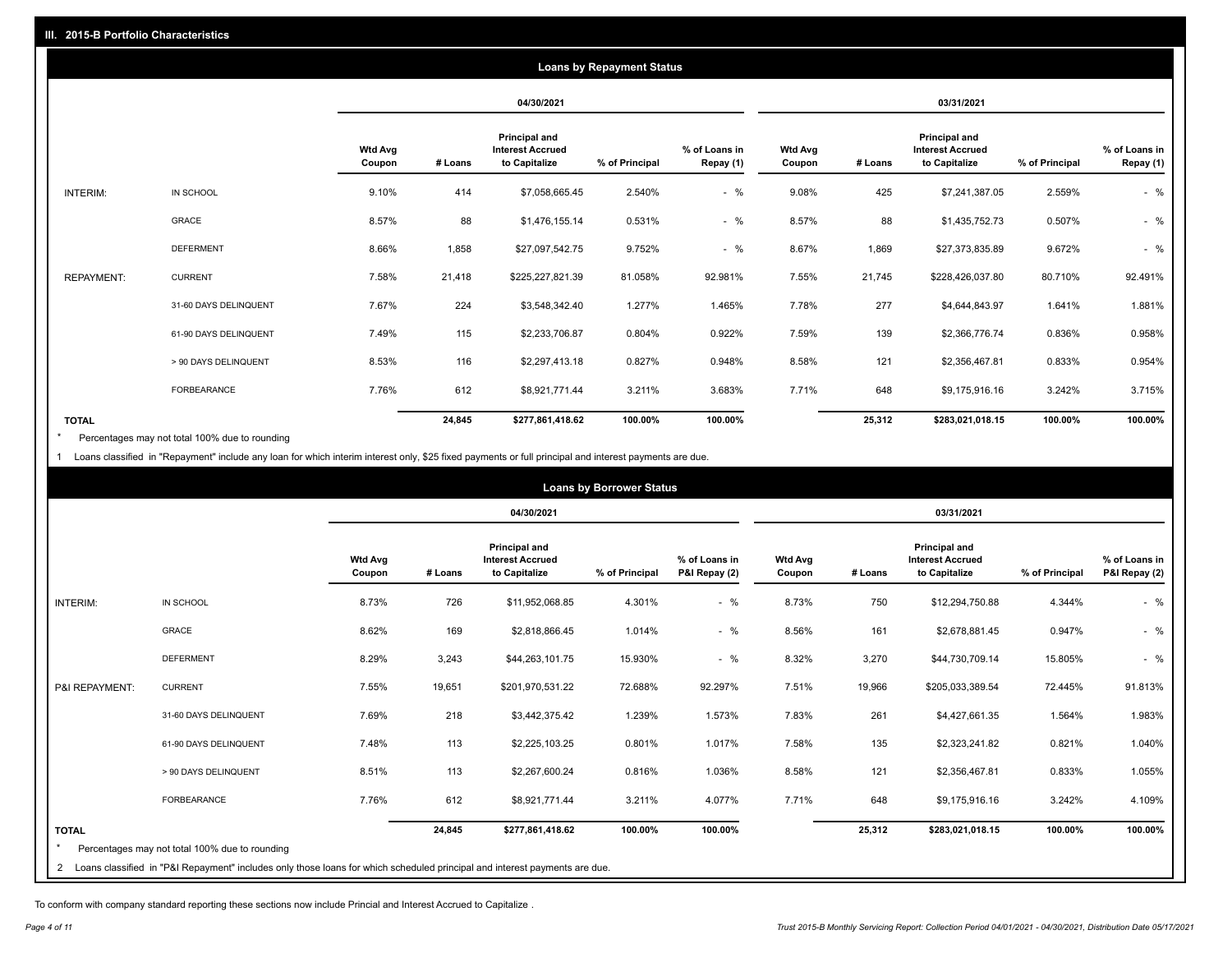|                                                                                                  | 4/30/2021        | 3/31/2021        |
|--------------------------------------------------------------------------------------------------|------------------|------------------|
| Pool Balance                                                                                     | \$277,861,418.62 | \$283,021,018.15 |
| Total # Loans                                                                                    | 24,845           | 25,312           |
| Total # Borrowers                                                                                | 17,231           | 17,560           |
| Weighted Average Coupon                                                                          | 7.74%            | 7.72%            |
| Weighted Average Remaining Term                                                                  | 124.87           | 124.99           |
| Percent of Pool - Cosigned                                                                       | 93.3%            | 93.3%            |
| Percent of Pool - Non Cosigned                                                                   | 6.7%             | 6.7%             |
| Borrower Interest Accrued for Period                                                             | \$1,722,640.35   | \$1,812,042.90   |
| Outstanding Borrower Interest Accrued                                                            | \$11,440,040.35  | \$11,478,262.91  |
| Gross Principal Realized Loss - Periodic *                                                       | \$560,414.31     | \$312,861.52     |
| Gross Principal Realized Loss - Cumulative *                                                     | \$38,415,182.67  | \$37,854,768.36  |
| Recoveries on Realized Losses - Periodic                                                         | \$77,558.96      | \$132,799.82     |
| Recoveries on Realized Losses - Cumulative                                                       | \$5,978,045.06   | \$5,900,486.10   |
| Net Losses - Periodic                                                                            | \$482,855.35     | \$180,061.70     |
| Net Losses - Cumulative                                                                          | \$32,437,137.61  | \$31,954,282.26  |
| Non-Cash Principal Activity - Capitalized Interest                                               | \$301,587.85     | \$314,061.81     |
| Since Issued Total Constant Prepayment Rate (CPR) (1)                                            | 8.58%            | 8.62%            |
| <b>Loan Substitutions</b>                                                                        | \$0.00           | \$0.00           |
| <b>Cumulative Loan Substitutions</b>                                                             | \$0.00           | \$0.00           |
| <b>Unpaid Servicing Fees</b>                                                                     | \$0.00           | \$0.00           |
| <b>Unpaid Administration Fees</b>                                                                | \$0.00           | \$0.00           |
| <b>Unpaid Carryover Servicing Fees</b>                                                           | \$0.00           | \$0.00           |
| Note Interest Shortfall                                                                          | \$0.00           | \$0.00           |
| Loans in Modification                                                                            | \$31,039,163.46  | \$32,340,682.57  |
| % of Loans in Modification as a % of Loans in Repayment (P&I)                                    | 14.79%           | 15.10%           |
|                                                                                                  |                  |                  |
| % Annualized Gross Principal Realized Loss - Periodic as a %<br>of Loans in Repayment (P&I) * 12 | 3.20%            | 1.75%            |
|                                                                                                  |                  |                  |
| % Gross Principal Realized Loss - Cumulative as a % of                                           |                  |                  |
| Original Pool Balance                                                                            | 5.17%            | 5.09%            |

\* In accordance with the Servicer's current policies and procedures, after September 1, 2017 loans subject to bankruptcy claims generally will not be reported as a charged- off unless and until they are delinquent for 120

(1) Since Issued Total CPR calculations found in monthly servicing reports issued on or prior to September 15, 2015 originally included loans that were removed from the pool by the sponsor because they became ineligible fo pool between the cut-off date and settlement date. On October 5, 2015, Since Issued Total CPR calculations were revised to exclude these loans and all prior monthly servicing reports were restated . For additional informat see 'Since Issued CPR Methodology' found on page 11 of this report.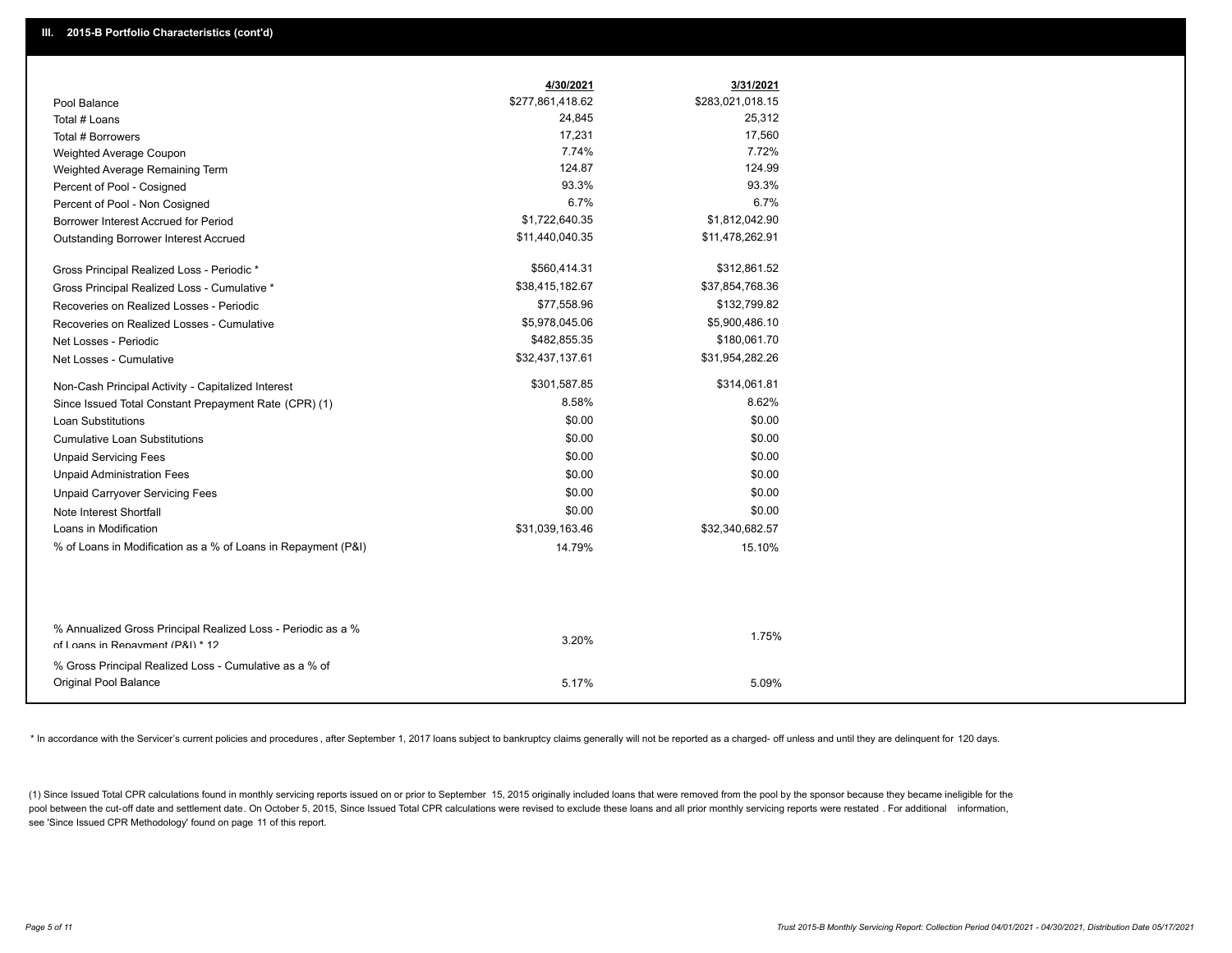#### **Loan Program**  A

|                                    | Weighted<br>Average | # LOANS | <b>\$ AMOUNT</b> | $%$ *    |
|------------------------------------|---------------------|---------|------------------|----------|
| - Smart Option Interest-Only Loans | 6.66%               | 4,397   | \$32,289,119.33  | 11.621%  |
| - Smart Option Fixed Pay Loans     | 7.65%               | 6,682   | \$86,595,756.25  | 31.165%  |
| - Smart Option Deferred Loans      | 8.02%               | 13,766  | \$158,976,543.04 | 57.214%  |
| - Other Loan Programs              | $0.00\%$            | 0       | \$0.00           | 0.000%   |
| <b>Total</b>                       | 7.74%               | 24,845  | \$277,861,418.62 | 100.000% |

\* Percentages may not total 100% due to rounding

B

C

**Index Type**

|                       | Weighted<br>Average | # LOANS | <b>\$ AMOUNT</b> | $%$ *     |
|-----------------------|---------------------|---------|------------------|-----------|
| - Fixed Rate Loans    | 7.64%               | 5,493   | \$77,838,044.01  | 28.013%   |
| - LIBOR Indexed Loans | 7.78%               | 19,352  | \$200,023,374.61 | 71.987%   |
| - Other Index Rates   | $0.00\%$            | 0       | \$0.00           | $0.000\%$ |
| <b>Total</b>          | 7.74%               | 24,845  | \$277,861,418.62 | 100.000%  |

\* Percentages may not total 100% due to rounding

### **Weighted Average Recent FICO**

| (2)<br>Wtd Avg Recent FICO Band | # LOANS  | \$ AMOUNT        | $%$ *    |
|---------------------------------|----------|------------------|----------|
| $0 - 639$                       | 1,908    | \$22,901,373.60  | 8.242%   |
| 640 - 669                       | 1,784    | \$21,258,485.58  | 7.651%   |
| 670 - 699                       | 2,628    | \$30,668,237.25  | 11.037%  |
| 700 - 739                       | 5,136    | \$61,608,062.13  | 22.172%  |
| $740 +$                         | 13,389   | \$141,425,260.06 | 50.898%  |
| N/A <sup>(1)</sup>              | $\Omega$ | \$0.00           | 0.000%   |
| <b>Total</b>                    | 24,845   | \$277,861,418.62 | 100.000% |
|                                 |          |                  |          |

To conform with company standard reporting these sections now include Princial and Interest Accrued to Capitalize .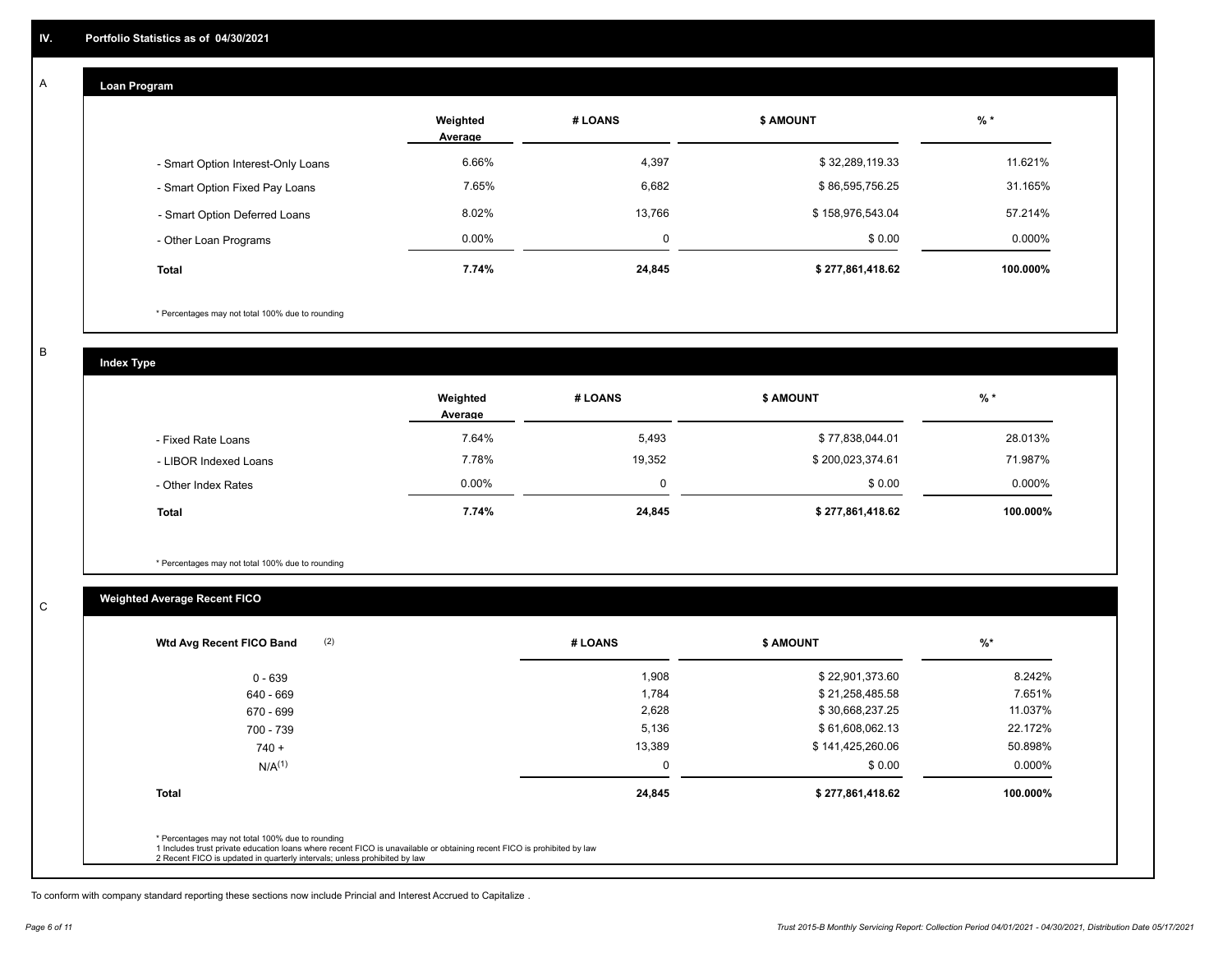| V. |                                         | 2015-B Reserve Account and Principal Distribution Calculations                           |                  |  |
|----|-----------------------------------------|------------------------------------------------------------------------------------------|------------------|--|
| А. | <b>Reserve Account</b>                  |                                                                                          |                  |  |
|    | Specified Reserve Account Balance       |                                                                                          | \$1,896,081.00   |  |
|    | Actual Reserve Account Balance          |                                                                                          | \$1,896,081.00   |  |
| В. | <b>Principal Distribution Amount</b>    |                                                                                          |                  |  |
|    | Class A Notes Outstanding<br>i.         |                                                                                          | \$128,114,712.70 |  |
|    | Pool Balance<br>ii.                     |                                                                                          | \$277,861,418.62 |  |
|    | iii.                                    | First Priority Principal Distribution Amount (i - ii)                                    | \$0.00           |  |
|    |                                         |                                                                                          | \$198,114,712.70 |  |
|    | iv.                                     | Class A and B Notes Outstanding                                                          |                  |  |
|    | v.                                      | First Priority Principal Distribution Amount                                             | \$0.00           |  |
|    | Pool Balance<br>vi.                     |                                                                                          | \$277,861,418.62 |  |
|    | vii.                                    | Specified Overcollateralization Amount                                                   | \$83,427,555.00  |  |
|    | viii.                                   | Available Funds (after payment of waterfall items A through H)                           | \$5,621,539.01   |  |
|    | <b>Class C Notes Outstanding</b><br>ix. |                                                                                          | \$50,000,000.00  |  |
|    | х.                                      | Regular Principal Distribution Amount (if (iv > 0, (iv - v) - (vi - vii), min(viii, ix)) | \$3,680,849.08   |  |
|    |                                         |                                                                                          |                  |  |
|    | Pool Balance<br>xi.                     |                                                                                          | \$277,861,418.62 |  |
|    | 10% of Initial Pool Balance<br>xii.     |                                                                                          | \$74,339,449.62  |  |
|    | xiii.                                   | First Priority Principal Distribution Amount                                             | \$0.00           |  |
|    | XIV.                                    | Regular Principal Distribution Amount                                                    | \$3,680,849.08   |  |
|    | XV.                                     | Available Funds (after payment of waterfall items A through J)                           | \$1,940,689.93   |  |
|    | xvi.                                    | Additional Principal Distribution Amount (if(ix <= x,min(xv, xi - xiii - xiv)))          | \$0.00           |  |
|    |                                         |                                                                                          |                  |  |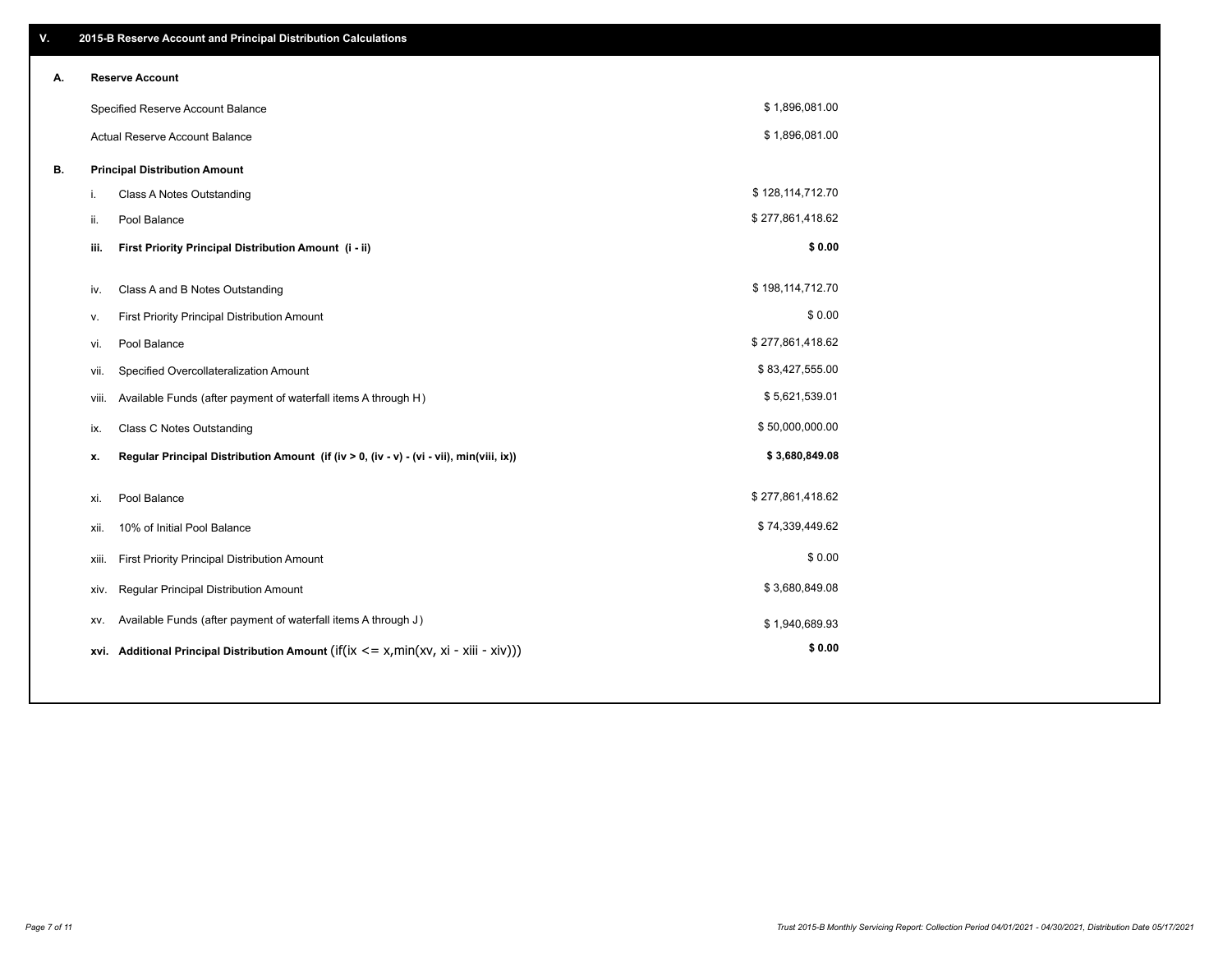|                |                                                         | Paid           | <b>Funds Balance</b> |
|----------------|---------------------------------------------------------|----------------|----------------------|
|                | <b>Total Available Funds</b>                            |                | \$6,439,051.01       |
| $\overline{A}$ | <b>Trustee Fees</b>                                     | \$0.00         | \$6,439,051.01       |
| B              | <b>Servicing Fees</b>                                   | \$183,589.51   | \$6,255,461.50       |
| C              | i. Administration Fees                                  | \$8,333.00     | \$6,247,128.50       |
|                | ii. Unreimbursed Administrator Advances plus any Unpaid | \$0.00         | \$6,247,128.50       |
| D              | Class A Noteholders Interest Distribution Amount        | \$233,922.82   | \$6,013,205.68       |
| Е              | <b>First Priority Principal Payment</b>                 | \$0.00         | \$6,013,205.68       |
| F              | Class B Noteholders Interest Distribution Amount        | \$204,166.67   | \$5,809,039.01       |
| G              | Class C Noteholders Interest Distribution Amount        | \$187,500.00   | \$5,621,539.01       |
| н              | <b>Reinstatement Reserve Account</b>                    | \$0.00         | \$5,621,539.01       |
|                | Regular Principal Distribution                          | \$3,680,849.08 | \$1,940,689.93       |
| J              | <b>Carryover Servicing Fees</b>                         | \$0.00         | \$1,940,689.93       |
| Κ              | Additional Principal Distribution Amount                | \$0.00         | \$1,940,689.93       |
| L              | Unpaid Expenses of Trustee                              | \$0.00         | \$1,940,689.93       |
| M              | Unpaid Expenses of Administrator                        | \$0.00         | \$1,940,689.93       |
| N              | Remaining Funds to the Residual Certificateholders      | \$1,940,689.93 | \$0.00               |

#### **Waterfall Conditions**

| А. |      | <b>Class C Noteholders' Interest Distribution Condition</b>                        |                  |  |
|----|------|------------------------------------------------------------------------------------|------------------|--|
|    |      | Pool Balance                                                                       | \$277,861,418.62 |  |
|    | Ш.   | Class A and B Notes Outstanding                                                    | \$198,114,712.70 |  |
|    | iii. | Class C Noteholders' Interest Distribution Ratio (i / ii)                          | 140.25%          |  |
|    | iv.  | Minimum Ratio                                                                      | 110.00%          |  |
|    | v.   | Is the Class C Noteholders' Interest Distribution Condition Satisfied (iii $>$ iv) | $\checkmark$     |  |
|    |      |                                                                                    |                  |  |

\* If the Class C Noteholders' Interest Distribution Condition is satisfied then the amount of interest accrued at the Class C Rate for the Accrual Period is Released on the distribution Date .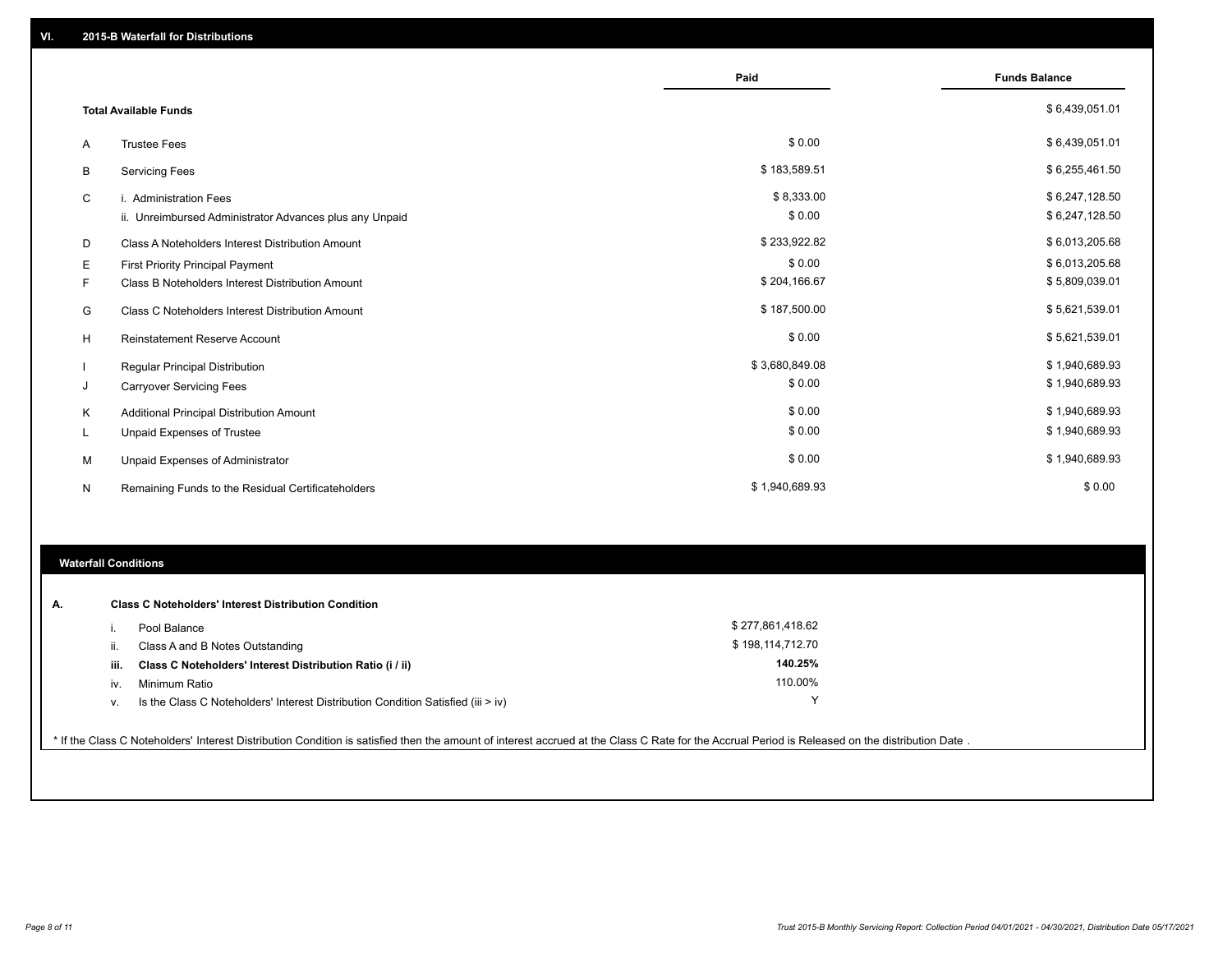## Ending Balance Factor Paydown Factor 0.013052656 0.013052656 0.000000000 Ending Principal Balance \$ 75,000,000.00 \$ \$ 33,657,098.64 \$ \$ 15,776,764.98 \$ 15,776,764.98 \$ 75,000,000.00 Principal Paid \$2,506,110.01 \$ 1,174,739.07 \$ - \$ - \$ - \$ - Interest Shortfall \$ 89,805.30 \$ 19,808.85 \$ 124,308.67 Interest Paid Total Interest Due \$ 89,805.30 \$ 19,808.85 \$ 124,308.67 \$ - \$ - \$ - Interest Shortfall from Prior Period Plus Accrued Interest Current Interest Due \$ 89,805.30 \$ 19,808.85 \$ 124,308.67 Accrued Interest Factor **0.001657449** 0.002483333 0.002483333 0.002483333 0.0001168560 0.001168560 0.001657449 Interest Rate\* 2.98000% 1.31463% 1.86463% Daycount Fraction 0.08333333 0.08888889 0.08888889 Accrual Period End 5/15/2021 5/17/2021 5/17/2021 Accrual Period Begin 4/15/2021 4/15/2021 4/15/2021 Record Date (Days Prior to Distribution) **1 NEW YORK BUSINESS DAY** 1 NEW YORK BUSINESS DAY 1 NEW YORK BUSINESS DAY Spread/Fixed Rate 2.98% 1.20% 1.75% Index FIXED LIBOR LIBOR Beginning Balance \$ 36,103,208.65 \$ \$ 16,951,504.05 \$ 16,951,504.05 \$ 75,000,000.00 \$ 75,000,000.00 \$ \$ 75,000 Cusip/Isin 78448QAB4 78448QAC2 78448QAD0 **A2A A2B A3** 0.175297389 0.175297389 1.000000000 **Distribution Amounts**

\* Pay rates for Current Distribution. For the interest rates applicable to the next distribution date, please see https://www.salliemae.com/about/investors/data/SMBabrate.txt.

**VII. 2015-B Distributions**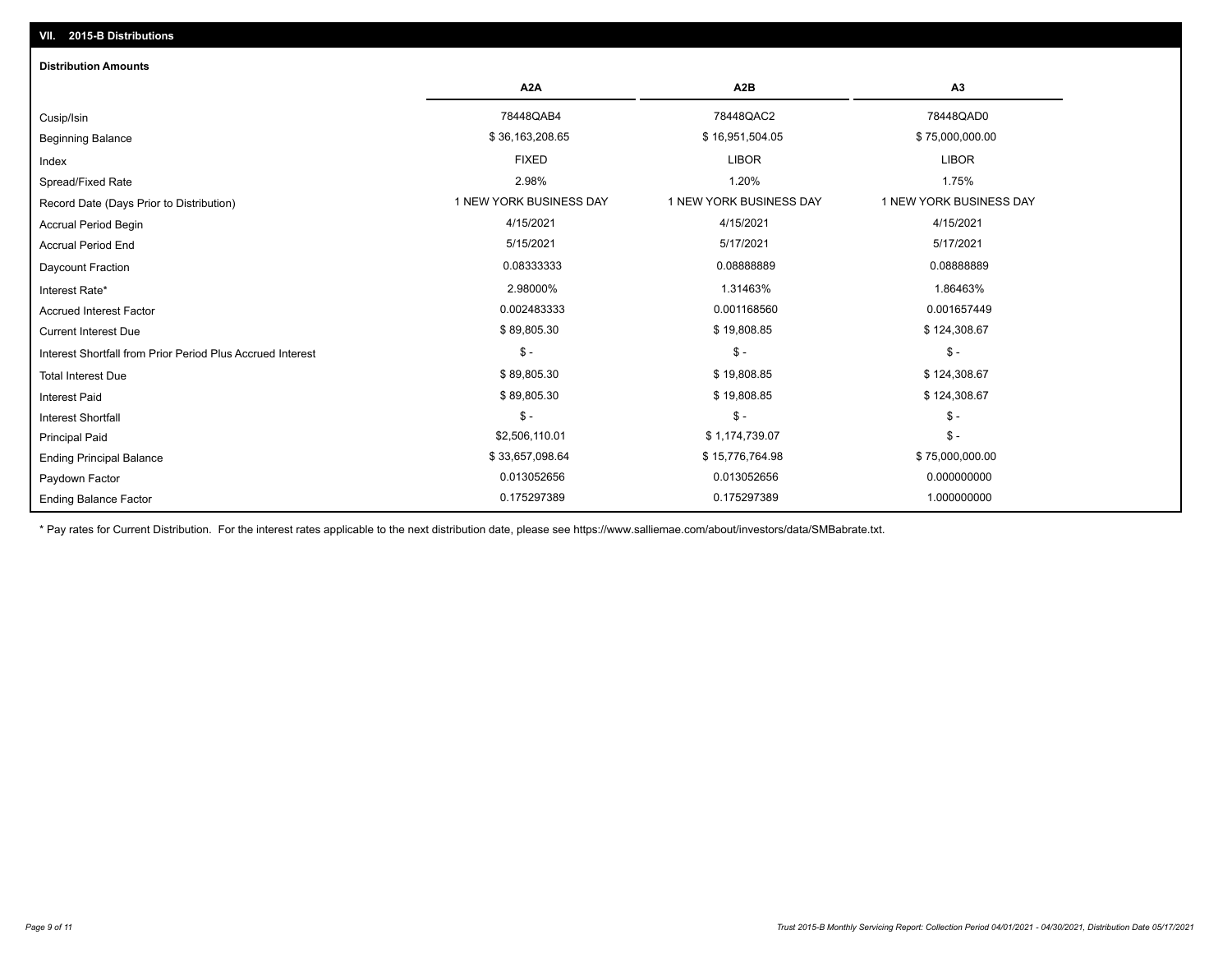| VII. 2015-B Distributions                                  |                         |                         |  |  |  |  |
|------------------------------------------------------------|-------------------------|-------------------------|--|--|--|--|
| <b>Distribution Amounts</b>                                |                         |                         |  |  |  |  |
|                                                            | в                       | С                       |  |  |  |  |
| Cusip/Isin                                                 | 78448QAE8               | 78448QAF5               |  |  |  |  |
| <b>Beginning Balance</b>                                   | \$70,000,000.00         | \$50,000,000.00         |  |  |  |  |
| Index                                                      | <b>FIXED</b>            | <b>FIXED</b>            |  |  |  |  |
| Spread/Fixed Rate                                          | 3.50%                   | 4.50%                   |  |  |  |  |
| Record Date (Days Prior to Distribution)                   | 1 NEW YORK BUSINESS DAY | 1 NEW YORK BUSINESS DAY |  |  |  |  |
| <b>Accrual Period Begin</b>                                | 4/15/2021               | 4/15/2021               |  |  |  |  |
| <b>Accrual Period End</b>                                  | 5/15/2021               | 5/15/2021               |  |  |  |  |
| Daycount Fraction                                          | 0.08333333              | 0.08333333              |  |  |  |  |
| Interest Rate*                                             | 3.50000%                | 4.50000%                |  |  |  |  |
| <b>Accrued Interest Factor</b>                             | 0.002916667             | 0.003750000             |  |  |  |  |
| <b>Current Interest Due</b>                                | \$204,166.67            | \$187,500.00            |  |  |  |  |
| Interest Shortfall from Prior Period Plus Accrued Interest | $\frac{1}{2}$           | $\frac{1}{2}$           |  |  |  |  |
| <b>Total Interest Due</b>                                  | \$204,166.67            | \$187,500.00            |  |  |  |  |
| Interest Paid                                              | \$204,166.67            | \$187,500.00            |  |  |  |  |
| Interest Shortfall                                         | $\frac{1}{2}$           | $$ -$                   |  |  |  |  |
| <b>Principal Paid</b>                                      | $\mathsf{\$}$ -         | $S -$                   |  |  |  |  |
| <b>Ending Principal Balance</b>                            | \$70,000,000.00         | \$50,000,000.00         |  |  |  |  |
| Paydown Factor                                             | 0.000000000             | 0.000000000             |  |  |  |  |
| <b>Ending Balance Factor</b>                               | 1.000000000             | 1.000000000             |  |  |  |  |

\* Pay rates for Current Distribution. For the interest rates applicable to the next distribution date, please see https://www.salliemae.com/about/investors/data/SMBabrate.txt.